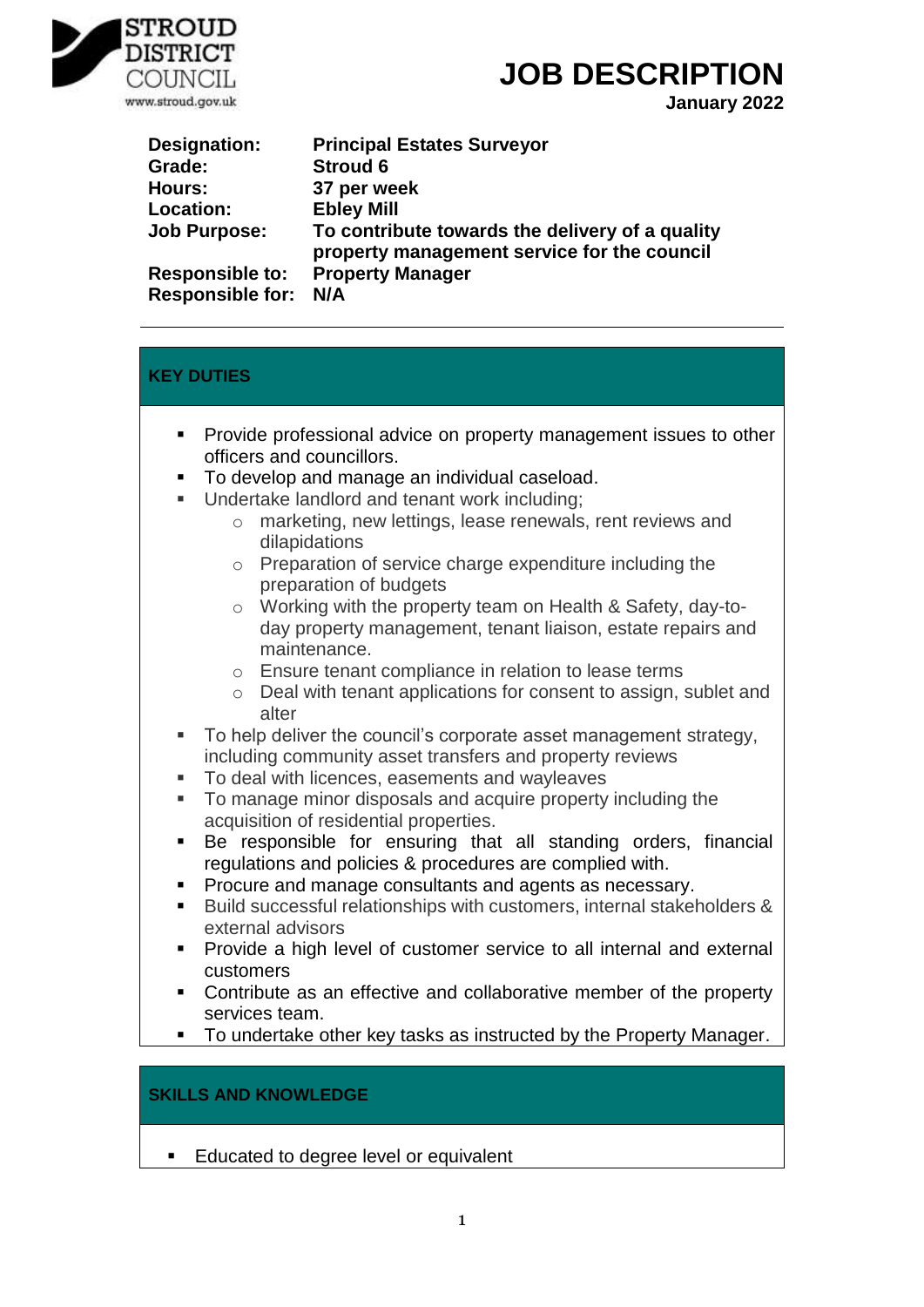

# **JOB DESCRIPTION**

#### **January 2022**

- General Practice Chartered Surveyor (MRICS) with a minimum of 1 year's post-qualification experience
- An understanding of administrative processes and systems necessary to fulfil legal requirements.
- Experience of managing budget/expenditure and of accounting procedures.
- **Skilled negotiator**
- **Excellent communication skills both written and verbal.**
- Report writing skills
- Self motivated
- Ability to manage own time and workload.
- **Experience of working with the general public.**

#### **COMPLEXITY AND CREATIVITY**

- Ability to balance commercial realism with public sector objectives.
- **Broad ability to balance issues, analyse options and deliver results**
- Work which requires a range of imaginative solutions or responses and involves application of fresh and innovatory thinking

### **JUDGEMENT AND DECISIONS**

 Required to exercise discretion in a range of areas where advice is not normally available and policies and procedures provide only general guidelines.

## **CONTACTS**

- Members of the Council
- Members and staff of other local authorities/partner agencies
- Suppliers and contractors
- Members of the public
- **Tenants**

Contact required in respect of service delivery issues where the content and outcome are not straightforward or well established and could involve more detailed assessment, planning, evaluation, care and assistance. Some authority in the provision of services is required.

#### **RESOURCES**

Responsible for directly managing part of the Council's property portfolio.